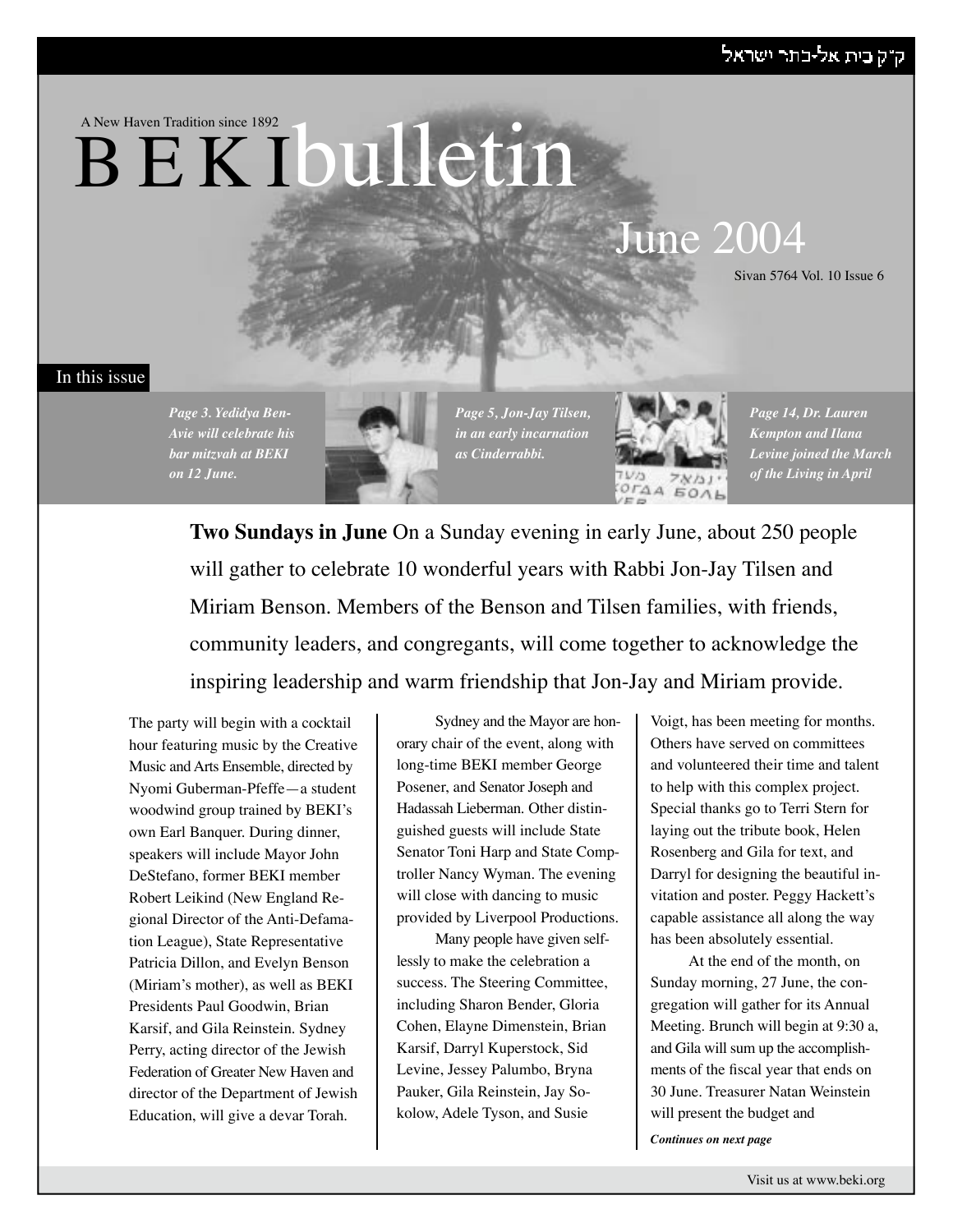# inistrative Announcements

#### *Continues from previous page*

Donna Levine, chair of the Nominating Committee, will present the incoming slate of officers and trustees for the congregational vote.

The annual raffle entitling the winner to one year of free membership will be expanded this year to include a chance to win the Rabbi's parking space and several other prizes. Information will be forthcoming, and everyone is encouraged to buy a raffle ticket and participate. The elevator may be working by that date, and if so, everyone will be invited to take a ride.

At last year's Annual Meeting, Gila gave out Dubious Distinction Awards. This year's meeting promises to have some interesting surprises, too. Don't miss it!

# **Welcome to New Members & Families**

*William "Bill" & Eva Shragis and Alexander "Alex" and Kathryn "Kate"*

*Jennifer Myer & James Kempton and Owen*

# **Purim Basket Mishloah Manot Report**

Thank you to everyone who suggested ideas, bought baskets, delivered baskets, or otherwise sent good vibes to the effort! I am thrilled to report that you raised \$12,000 for the shul. Ideas for next year are welcome. Call Ina at 387-6019 with potential themes and creative, inexpensive basket fillers. *IS*

#### BEKI-Bulletin

The newsletter is published monthly by Congregation Beth El-Keser Israel for the benefit of its members. Congregation Beth El-Keser Israel is affiliated with the United Synagogue of Conservative Judaism.

To contribute articles or for inquiries regarding membership, donations, or special activities, call the Synagogue office (203) 389-2108, or write to 85 Harrison Street, New Haven, CT 06515-1724

 or email: jjtilsen@beki.org or see our web page: www.beki.org For information about advertising, call the synagogue office. Deadline for submission of ads or articles is the 1st of the month preceding publication. Annual subscription is \$36.00.

> BEKI-Bulletin © 2004 Congregation Beth El-Keser Israel. A Message from Rabbi Tilsen & Dear Rabbi © 2004 Jon-Jay Tilsen. All rights reserved.

- **Editor** *Rabbi Jon-Jay Tilsen* **Associate Editor** *Donna Levine* **Associate Editor** *Donna Kemper* **Circulation Manager** *Saul Bell* **Graphic Designer** *Bjorn Akselsen* **Advertisement Editor** *Sheila Gardner* **Advertisement Associate Editor** *Ronni Rabin* **Photographer** *Charles Ludwig*
	-

 $\sum_{\text{mod of } n} \prod_{\text{mod } n} \prod_{\text{mod } n} \text{ for } n$ Celebrating Jewish Tradition Opening September 2004

The success of the Montessori classroom is dependent on its corebeliefs--freedom within limits, and respect for each other and the environment. The goal of the program is to cultivate the child's own natural desire to learn.

Congregation Beth El-Keser Israel - 85 Harrison St., New Haven Lana Gad - Director 203.389.7445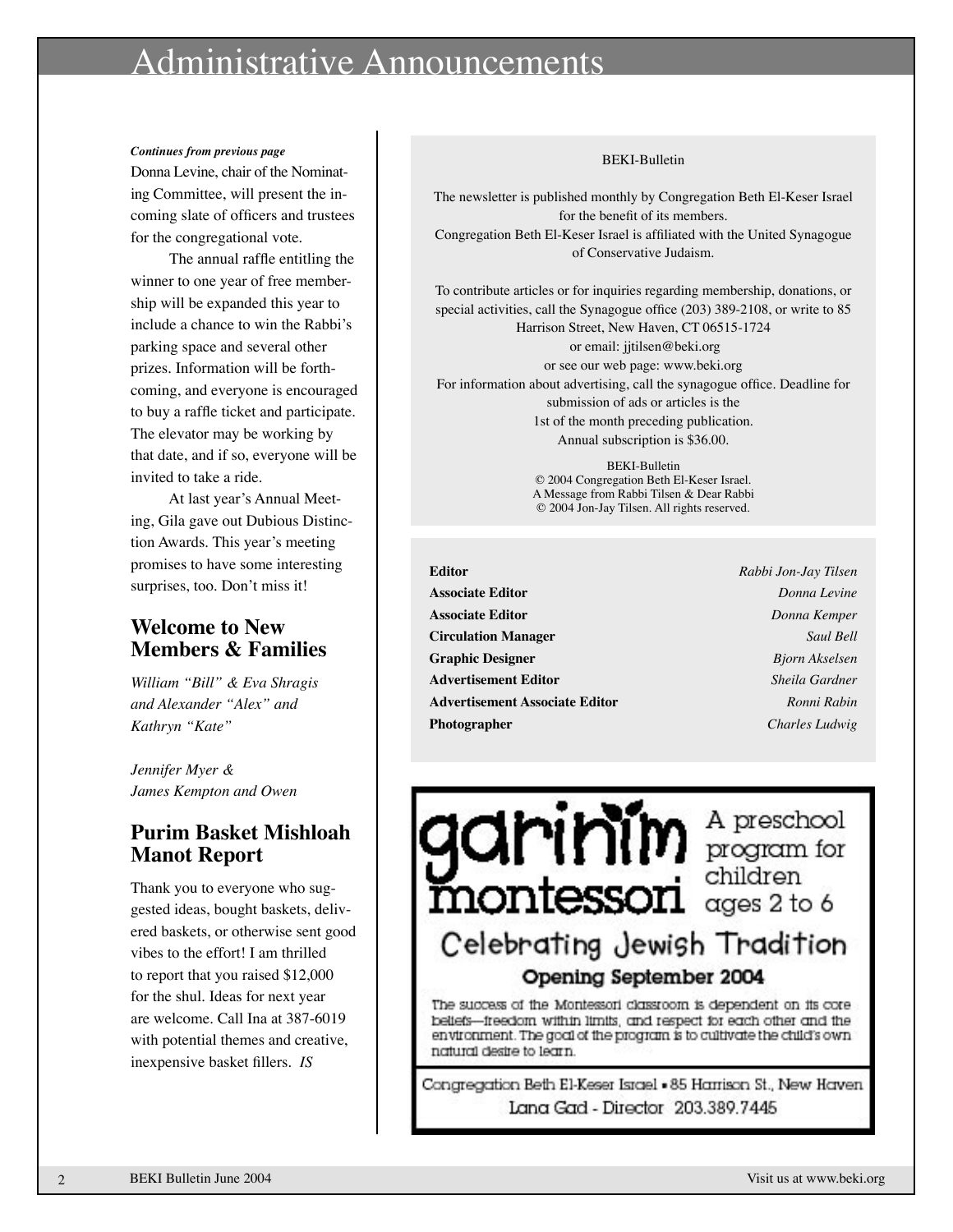# Attend Daily Services

# **Come to Israel**

If you are interested in going on a trip to Israel with Alan Lovins and Jon-Jay Tilsen in October-November this year or February 2005, please contact Jon-Jay at 389.2108 x10 or jjtilsen@beki.org or Alan at alovins@snet.net. We are contemplating a flexible trip of about eight days, with an optional three to seven day extension, that would include a segment to explore peace and security issues, as well as cultural, archeological, historical and recreational locations.

The Shaharit (morning) service is held at BEKI every Sunday morning at 9:00a and every Monday, Tuesday, Wednesday and Friday morning at 7:00a, and every Thursday morning at 8:15a. Minha (afternoon) and Maariv (evening) services are held at 5:45p Sunday through Thursday. These daily services provide the opportunity to fulfill numerous mitzvot (religious imperatives) such as daily recitation of the Shema and Amida prayers, Torah study, Tzedaqa (charity), *nihum avelim* (comforting mourners), and attendance at the House of Study. In addition, the services provide a structure for personal spiritual development and fulfillment as well as an opportunity to improve one's facility in the Hebrew language.

Sometimes there are services for which attendance is one or two short of the *minyan* (quorum) needed to recite certain communal prayers. If you'd like to be that "tenth" (or maybe eighth...) person, come on a Tuesday, Thursday or Friday morning. And if you just want to come regardless of what anyone else is doing, then just come. While only legally adult Jews are counted toward the quorum, all are encouraged to attend both for their own sake and for the sake of adding to the spiritual strength of the Congregation.

# **Bar Mitzva in June**

Yedidya Ben-Avie, son of Michael Ben-Avie & Sascha Van Creveld, will lead and participate in services as a bar mitzva on Shabbat morning 12 June – 23 Sivan – parashat Shelah Lekha. Yedidya is a graduate of the Benei Mitzva Preparation Program.



Rabbi Jordan Ofseyer, 1960s

# **Garinim Montessori Preschool**

Plans are progressing for the opening of Garinim Montessori Preschool for children ages 2 to 6 at BEKI this September. The school combines the methods of Montessori with the traditions and culture of Masorti-Conservative Judaism. For information, contact Lana Gad at 389.7445 or lana@garinim.org.

3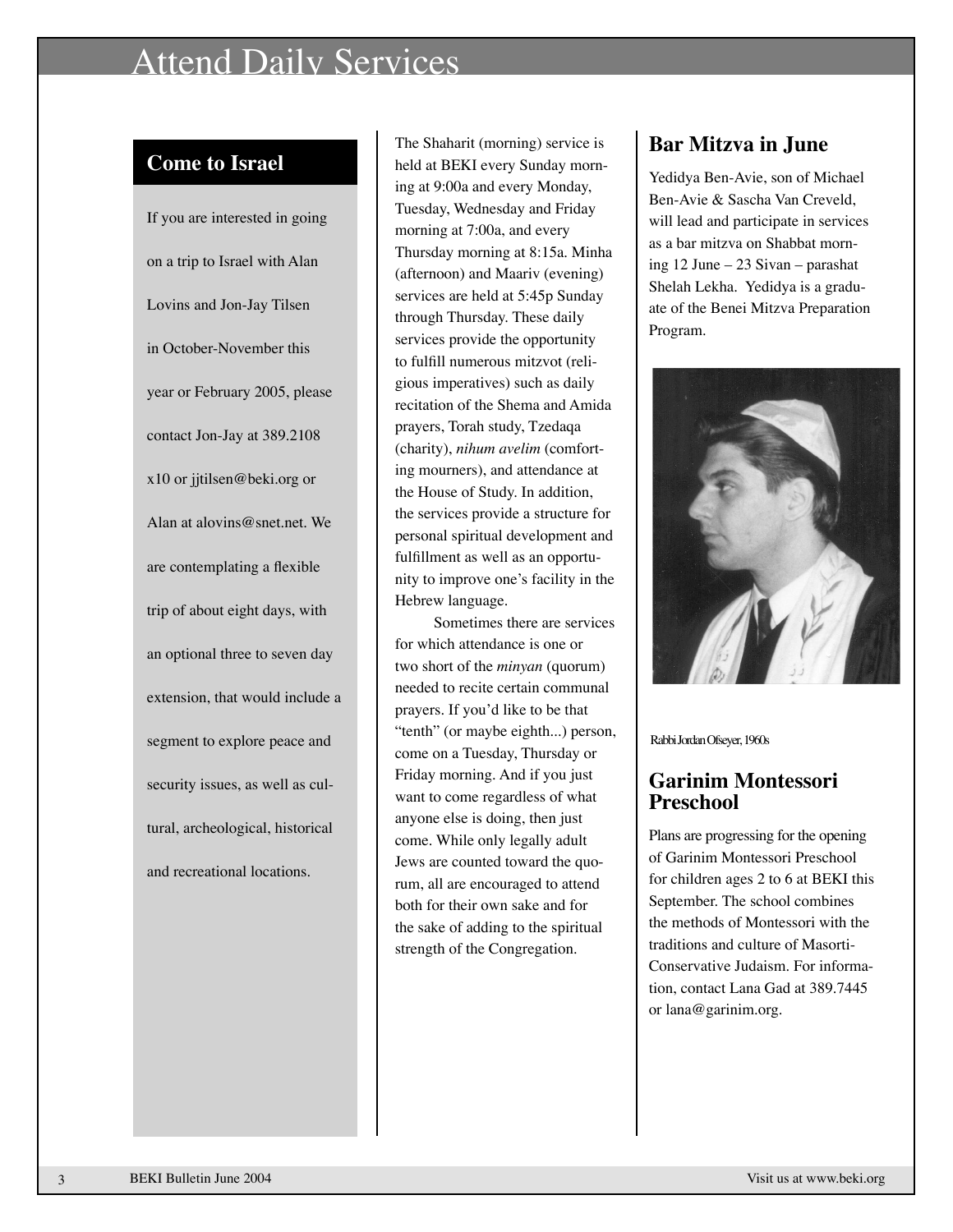### **Leave a Legacy**

#### *Dear Donna:*

All this talk about giving, but charity begins at home. That's why I'm giving all of my assets to my children and grandchildren.

### *Signed, Family Man*

#### *Dear Family Man,*

Of course, you have to provide for your family before carelessly spending your money! But giving to your children is not considered "charity," or "tzedaqa" in the lan guage of our tradition. "Tzedaqa" means your obligation to support communal institutions financially.

When it comes to charity, you can teach your children and grandchildren a lot about your val ues by giving to the causes you care about. Perhaps the greatest legacy we can leave for our families is a strong sense of who they are and what their heritage represents. A charitable bequest in your will is a written statement of what you cher ish. How proud we all are when we see our children growing into good, compassionate people; how proud you can make your children by demonstrating that their parents are righteous people. Giving to BEKI, in particular, demonstrates your commitment to the future of Juda ism. Perhaps you can't afford to make a large donation or bequest, but if everyone made a sincere effort, we could all point with pride to our Judaic "home" and community.

#### *Sincerely, Donna Levine*



We don't just stand there like statues. We Perform Phone (203) 865-DJDJ - www.bopperadjs.com

*RAR/BAT-MITZAHS* & All "Fun" Jewish PARTIES

Office Hours by Appointment (203) 389-9174

### **RAVIT AVNI-SINGER, MSW LCSW**

Child, Adolescent and Adult Psychotherapy

214 Amity Road Woodbridge, CT 06525

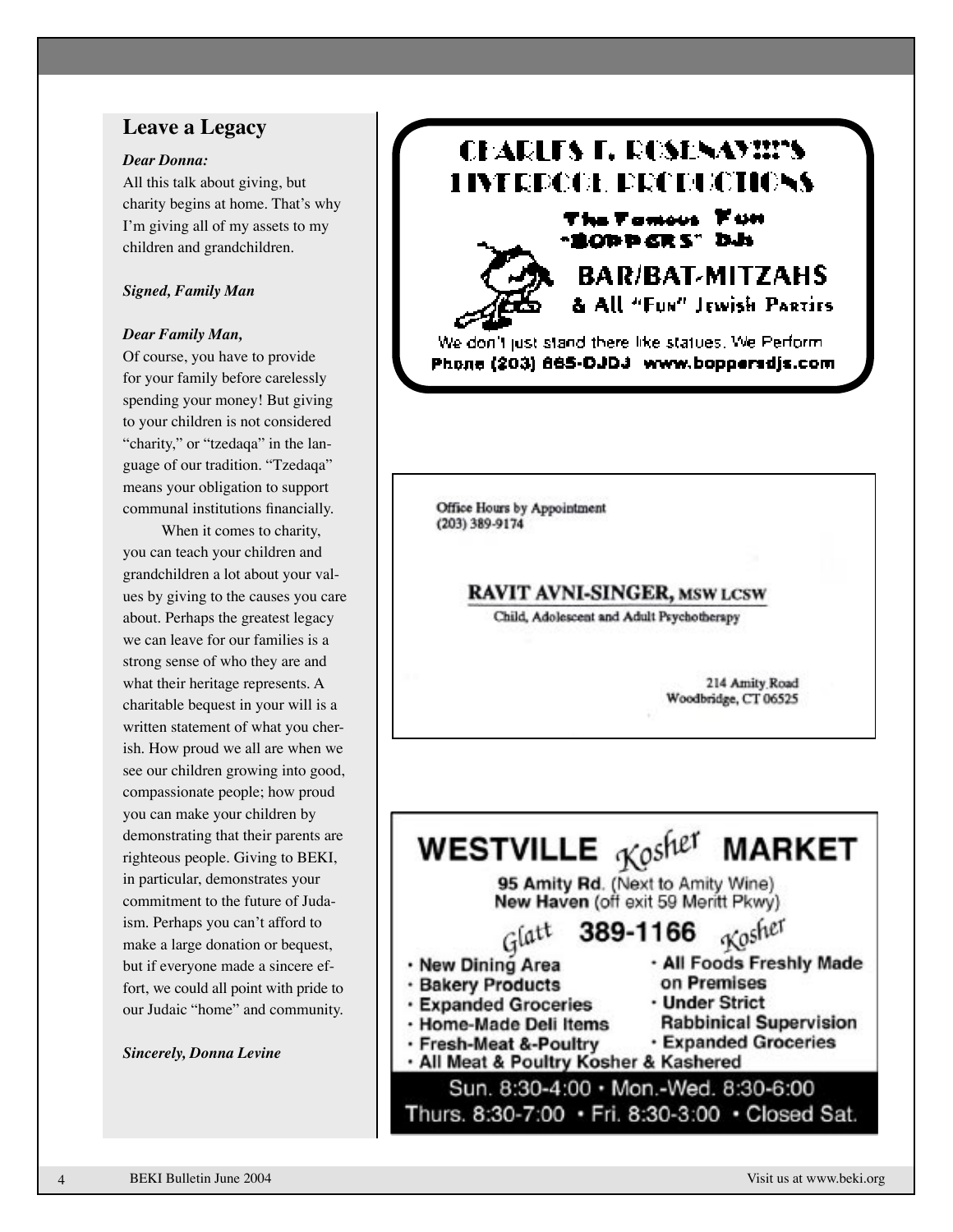# A Message from President Gila Reinstein



Miriam Benson as child with her big sister, Belgrade



Jon-Jay Tilsen as Cinderrabbi. Where were the Child Labor Laws when he needed them?

I don't know what BEKI was like before Rabbi Jon-Jay Tilsen and his wife, Miriam Benson, moved into town in 1993, because I was living on Long Island at the time.

But I do know that I joined BEKI in 1997 because of how Jon-Jay ran the Purim service when I paid a "shul shopping" visit that year. The Megilla reading was certainly lively. The mood was exuberant, with a zillion kids and noisemakers and adults in costume, but things never got out of control. And the rabbi was funny. Very, very funny.

 I thought, "This is a great place. It's fun to be here. The rabbi sets the tone, and it's a *haimisch* and comfortable one. He manages to stay in control of the *meshugas* with a very gentle touch. These people know how to have a good time being Jewish. This is the synagogue I'm going to join."

I did, and haven't regretted it for a minute.

That was in 1997. In the years since, I've come to know Jon-Jay and Miriam quite a bit better, and my respect and affection for them continues to grow.

So does my respect and affection for the shul and its members, so many of whom have become my friends.

On 5-6 June, we are celebrating Jon-Jay and Miriam's first ten wonderful years at BEKI. During Shabbat, we will honor them with a qiddush. On Sunday evening, we will enjoy an elegant tribute dinner.

 For the congregation, these have been years of growth, renewal, excitement, learning, spiritual enrichment, deepening friendships, commitment to Judaism and to our future, and, not least of all, having fun in all sorts of Jewish ways. Yes, we've worked hard and shared our worries, and sometimes we've grieved together. Often we've helped one another by offering caring words and acts of kindness. (I felt that very keenly last month, when my stepfather Milton died and many of you reached out to me.)

Through it all, Jon-Jay has set the tone for us at BEKI. Miriam has been there for him, and for us, and has been a leader (usually behind the scenes) in untold ways.

Thank you, Jon-Jay and Miriam. We love you and are lucky to have you in our midst. Here's to many more years together at BEKI!

*GR*



### **Annual Meeting**

**Sunday 27 June 2004 9:30a to 11a Brunch! raffle!!** 

5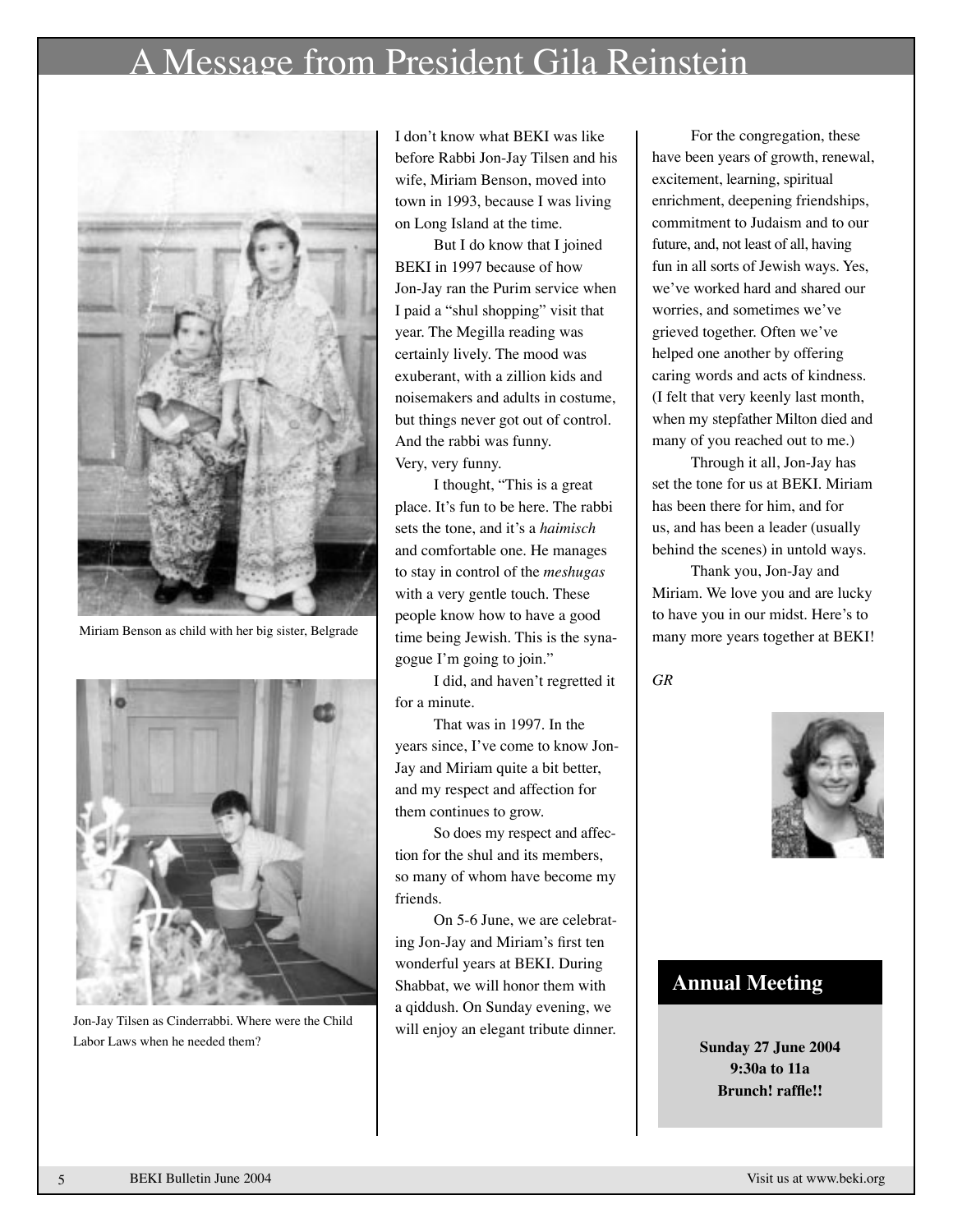# News

### **Late Friday Night Service in June**

Join Soloist Irving Weinstein, Kevin Mack and Rabbi Tilsen for a Late Friday Night Service on 11 June. Service begins at 8:00p and is followed by an Oneg Shabbat (refreshment period) presented by Sisterhood. An early service at 6: 00p is held every Friday night as well.

# **Cemetery Cleanup**

Volunteers are welcome to clean and tend the Beth El Memorial Park and Keser Israel Memorial Park. Your one hour or more, once a week, once a month, once a year or once, would be appreciated. To volunteer please contact David Sagerman at 389-2108 x57 or davdorsagerman@webtv.net.

# **Reading Torah at BEKI**

Darryl Kuperstock is coordinating the readings for BeMidbar (Numbers). If you would like to read Torah, or learn how to read Torah, call Rabbi Jon-Jay at (203) 389-2108 x10 (jjtilsen@beki.org) or Darryl Kuperstock at (203) 387-0304 (kuperst@aol.com).

# **Service Leaders' Rotation List**

The "Master Rotation List" for Shabbat & Festival service participation will be mailed in late June to one hundred households. Additional copies are available in the lobby literature rack and at www.beki.org/rotate.html. The list is the compilation of parts to be lead by those who volunteered for the services listed. If you would like to led a children's or adult service, or learn to do so, or if you would like to request a specific date between July and December 2004, contact Rabbi Tilsen at 389-2108 x10 (jjtilsen@beki.org).

The "Master Rotation List" offers only a partial picture of the volunteerism at BEKI. Not listed there are the over fifty Torah Readers and the Torah Reading coordinators, the leaders of the Late Friday service (usually Irv Weinstein) and weekday services, those who prepare BEKI mailings, the work of the Board and its committees, the work of the Sisterhood and Religious School, and much more.

BEKI has a long history of volunteerism. Over the past decades, much of the building was



built and maintained by its members' own labor. Food preparation for programs and cleanup was done by members. In our day, many have now extended this "Jew-it-yourself" approach to the worship and teaching services as well. This has earned BEKI the epithet of "The People's Temple."

### **KINAHARA Kosher Alert**

"Police [in central Mexico] … arrested a tamale vendor after finding a mutilated body in his home. The police suspect the vendor killed a friend after a fight and may have put his flesh in a batch of tamales…" (*NYT* 22 April 2004 p. A13).

KINAHARA recommends using only kosher supervised meat while traveling in central Mexico. For other kashrut information, see www.kinahara.org.

# **Spring Menu**

Shabbat and Festival *qiddushim* may be sponsored by contacting Bryna at 389.9603 or Sherri Rothman 397.2249. The sponsor makes a contribution to the synagogue and is afforded the honor of dedicating the qiddush (for example, honor a graduation or birthday, or marking a yahrzeit) and of choosing items from the menu below (subject to availability). The sponsorship is announced before the qiddush and is noted in the Bulletin "Contributions" section. The sponsor does not shop or cook (although the Qiddush Committee always welcomes new volunteers). We do the rest! *Continues on next page*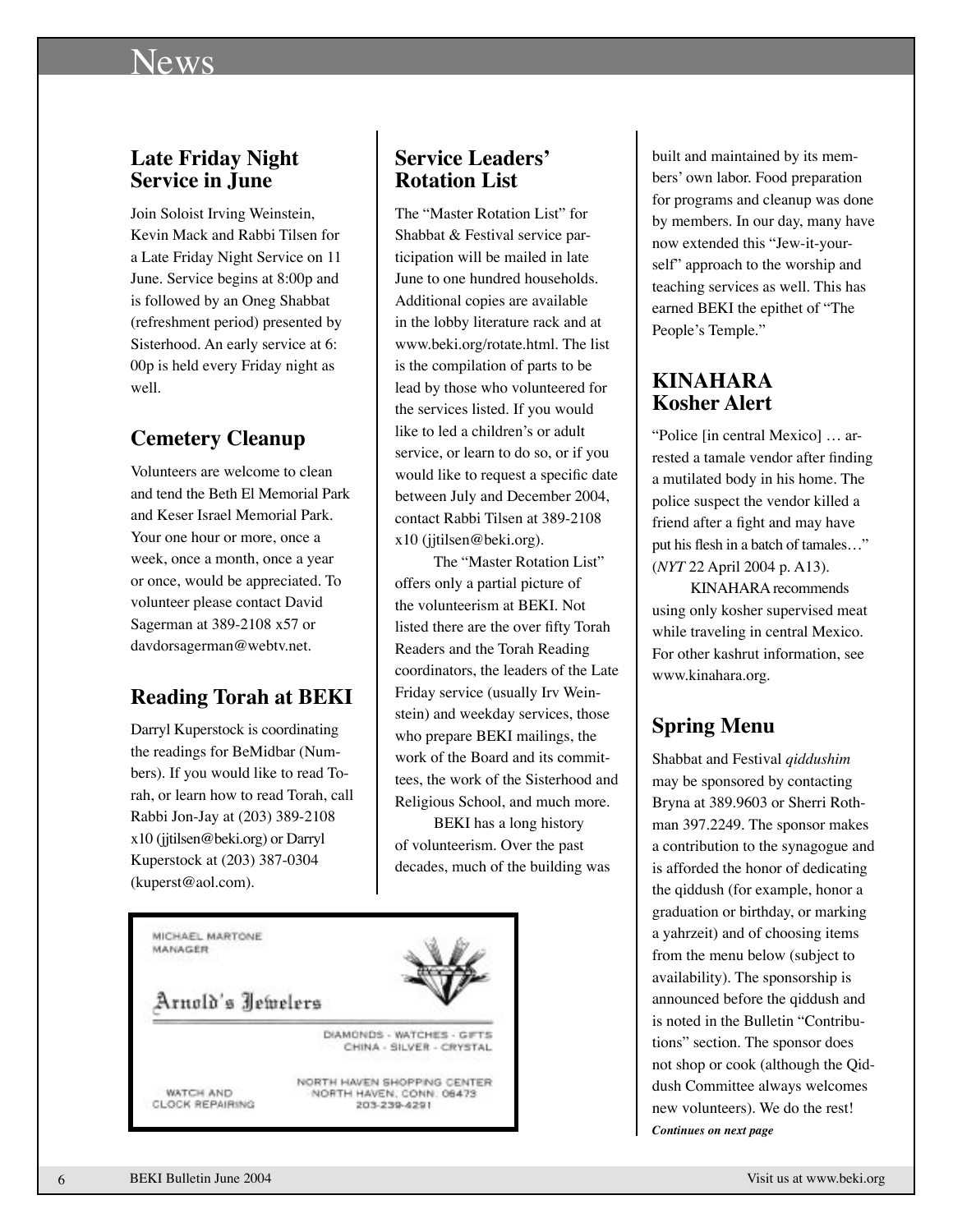# News

The Qiddush Committee has been in existence for the past year. Our goal is to provide refreshing presentations on a weekly basis when we are not celebrating a *simha* or special event. We are also committed to creating a positive space for the BEKI congregation to socialize and get to know one another better. The committee will assist you with organizing, shopping and preparing of the food for a basic qiddush presentation.

The list below are the choices for the spring and summer months. If there is more than one choice offered, choose one. If you would like more than one choice, just add \$50 to the basic qiddush cost of \$150 and we will be happy to add the item. You may add as many choices as you like. For each addition, you just add \$50. For birthdays we will purchase a cake at Stop and Shop. The cost for this is \$50. We will order something written on the cake for you.

The spring and summer menu provides a seasonal selection of freshly prepared items.

**Bread** (select one): *Pita, halla, ciabetta bread, or mini bagels* **Spread** (select one): *Hummus, olive spread, babaganoush, bruschetta or cream cheese*

**Cut veggies, or salad with dressing Egg salad or tuna**

**Soup/Salad** (choose one): *Cold pasta salad, bean salad, gazpacho, tabouli, cold rice salad, corn salad, or pea salad* **Chips** (choose one): *Tortilla chips & salsa, or chips & dip* **Fruit in season**

**Fish** (choose one): *gefilte or herring (Lox available at additional cost)* Cookies (boxed) **Beverage** (choose one): *soda & juice, or iced tea & lemonade* **Cake**: \$50 Extra

Please keep in mind that this is not a profit making endeavor. The fees we ask are solely to cover the cost of the food. These presentations through a caterer would be much more expensive. Thank you for using the Qiddush Committee to enhance our Shabbat experience.

We welcome joint or group sponsorships as well. The cost to each sponsor is a minimum of \$75 when two or more sponsors sponsor jointly. If you would like to join the Qiddush Committee, please call Ellen Cohen at 397-9430.

### **Editions Additions: Youth Library News**

The following books have been acquired through donations to the Ari Nathan Levine Library Fund and are housed in the Claire Goodwin Youth Room. They are available on a non-lending basis, and will be of particular interest to our parent-volunteer children's program leaders. *Cheesecake Surprise and other Shavuos Stories,* by Menucha Fuchs. *Middos: Stories for Children*, by Menucha Fuchs. *Children's Stories about Chessed*, by Menucha Fuchs. *Messes of Dresses*, by F. Pertzig. *The Mitzvah-Go-Round*, by Dr. Claire Buchwald. *Sammy Spider's First Trip to Israel*, by Sylvia A. Rouss. *How Mitzvah Giraffe Got His Long*, *Long Neck*, by David Sokoloff.

# WELLER **FUNERAL HOME**

Serving the Jewish community of greater New Haven with dignity since 1881

> 493 Whitney Avenue New-Haven, CT

> > Daniel W. Kieln

624-6912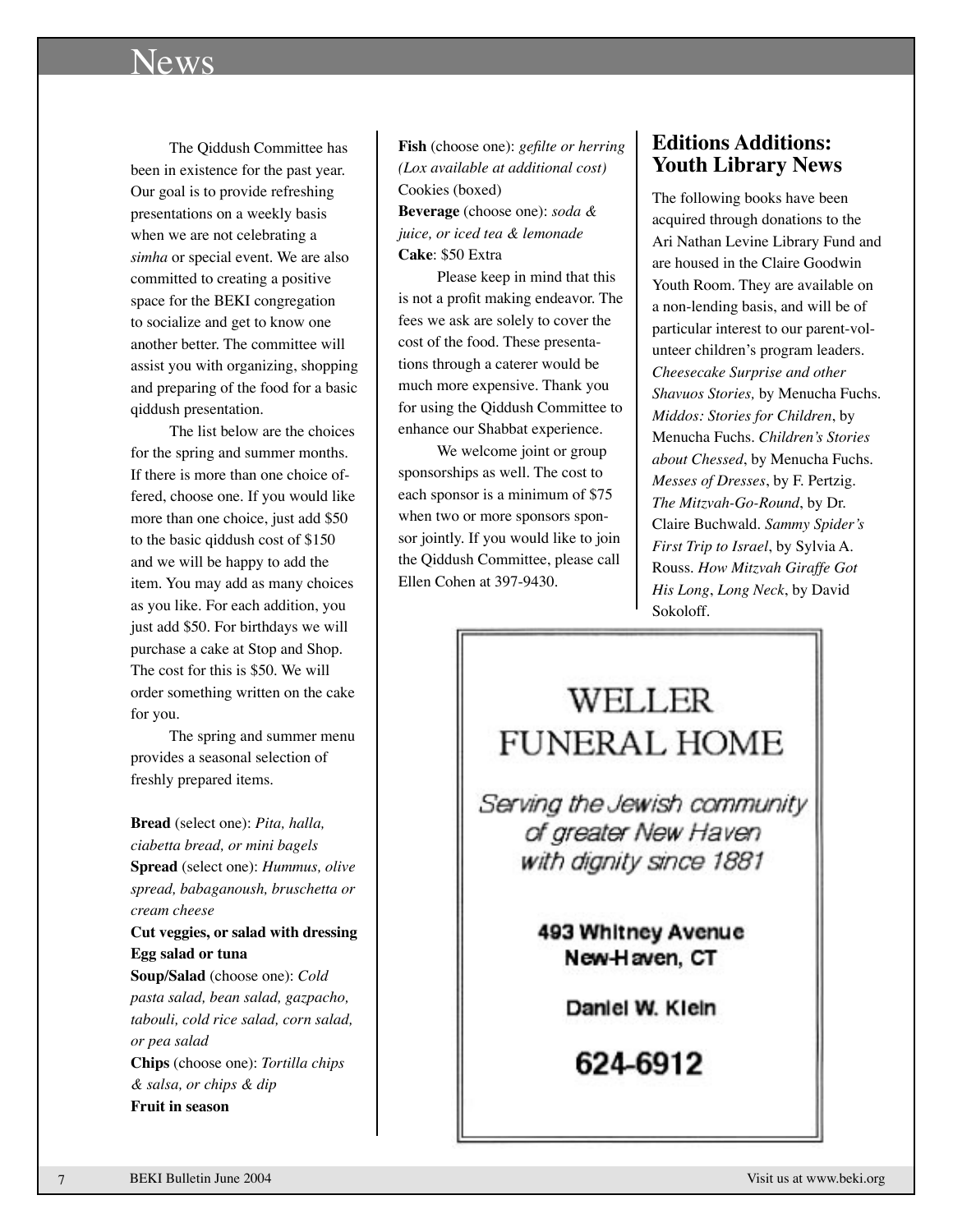# Religious School News

**Community Service at BEKI Religious School**  by Anna Abramovitz

 For a Community Service project, I visited my synagogue's Religious School at Beth El-Keser Israel. When I arrived there I did not really know what I would do, but anything they put in front of me I would conquer. While the kids were arriving, but before Religious School started I did little odds and ends to help the teachers. Some of these included helping *madrikhim* make sure all the kids who wanted snack paid for it and helping teachers staple together teaching packets for their classes.

At the beginning of every session, the kids begin with the minha (afternoon) service. The principal knew I was fluent in Hebrew and prayers and she asked me to lead. It is not the usual service, it is a condensed service to include the *ashrei*, a silent amida and the ending prayer of *aleinu*. Because these kids are still learning Hebrew, each would take one line and read it out loud, with me "chirping" in with any corrections of pronunciations. After *davening* - some of the other teachers asked questions such as how many people are needed to make a minyan (prayer quorum), or how do the morning and evening services start.

After services the children break up and go to their classrooms with their teachers. There was a small class where the teacher was called away for an emergency, so I became the substitute. The holiday of Passover was coming and the

Hebrew school was putting together the traditional model Seder. Each class was doing something different and my class was assigned to make a large mural of the Jew's story leaving Egypt (now on view at the elevator construction site). So we started on the drawing board literally. On the chalk board we made eight squares, the amount on the paper, and then put what each box would represent, starting with Moses being put in the bulrushes by his sister Miriam, to Moses standing on top of Mount Sinai with the Ten Commandments. The kids began to draw whichever picture they wanted, and I would help write Hebrew neatly for the Ten Commandments picture and the beautifully done picture of the ten plagues.

This year has taught me that community service does not always have to be boring. Doing something different, not knowing what is to come, that is what community service is. I am rather good at dealing with younger children, so I could have done anything at BEKI Religious School. It is also very different because I learned Hebrew and Judaism from a day school, Ezra; half my day was devoted to Judaism. These kids have Wednes-

day afternoons and Sunday mornings to learn the same things. They take extra time out of their life, which I'm sure that if it was me, I wouldn't be too thrilled. Yet, they do it every week, never complaining. That is truly enlightening.

*Anna Abramovitz is the daughter of Alan & Sally Abramovitz*

#### **Our Israeli Emissary**

We were very fortunate to have the services of Ziv Abekasis this year as our Teen Emissary from Afula, Israel. Ziv has been an integral part of our Religious School this year, especially for the teaching of Israel. Ziv conducted a service for Yom HaZikaron with the BEKI Religious School students. He reminded them that every family in Israel has lost a son or a daughter, a father or a mother.

He played a recording of the siren that is heard all over Israel on Yom HaZikaron to begin the Day of Remembrance. He then described the various services in cities, towns, on kibbutz or moshav across the country of Israel. We wish Ziv "Shalom Haver" as he returns to Israel in June to enter the IDF. *LK*



Alex & Lillian Heisler with Grandchildren.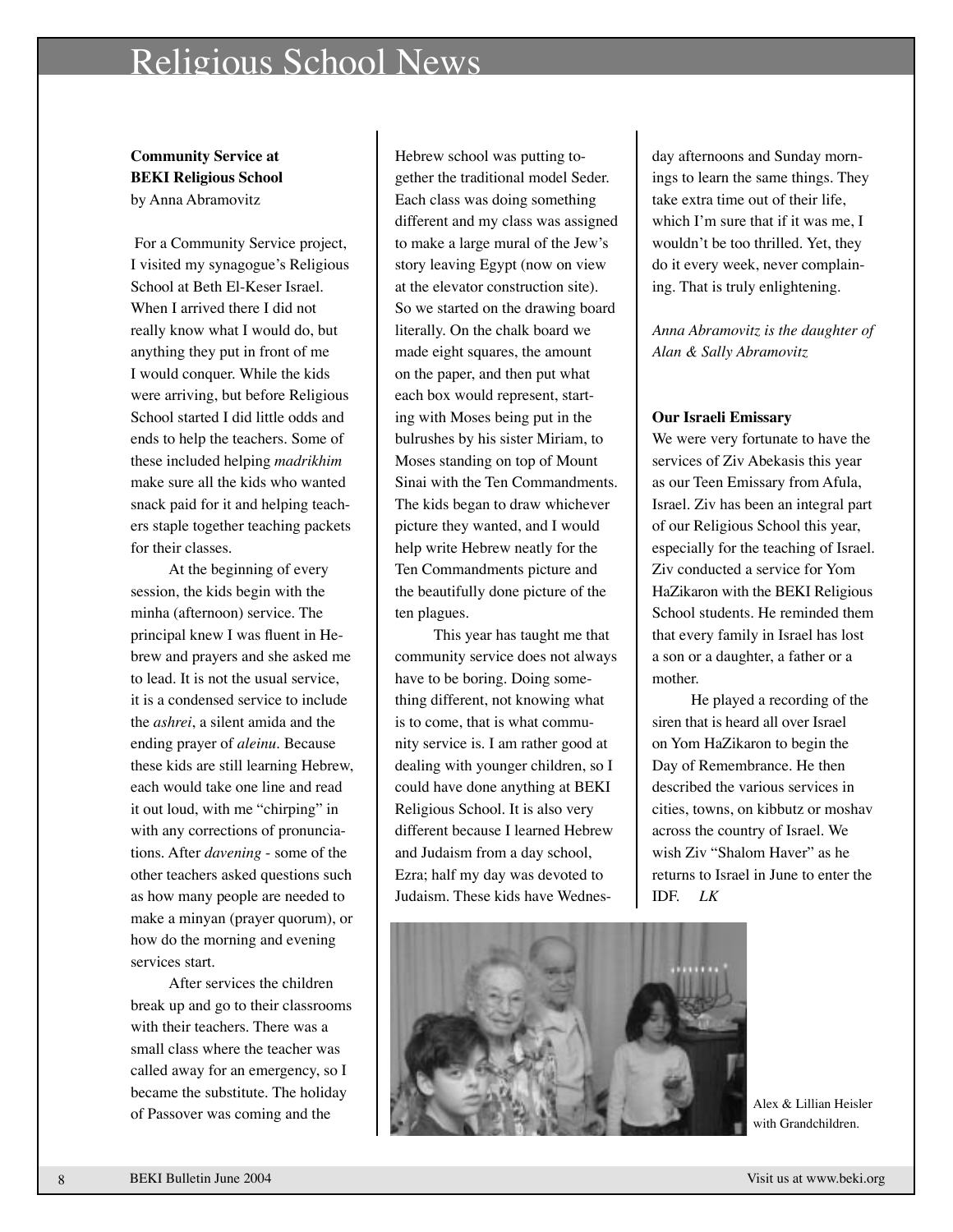# Mazal Tov to

# **Mazal Tov to**

Dina Kuperstock on her graduation from the University of Michigan, and to her parents David & Darryl Kuperstock

Beth Weinstein on her graduation from Quinnipiac College with an MS in E-Media, and to her parents Natan & Lori Weinstein

Hattie McMillian on the birth of her grandson

Alisha Vorspan & Ahud Sela on the birth of Yael Shira Sela and Gavriel Yair Sela, and to grandparents Nadav & Rita Sela

Alida Engel & Eugene Burger on the birth of a grandson, Mason Chaim Ifadayo Engel-Halfkenny, to Tagan Engel & Enroue Halfkenny

Sabrina & Aaron Spector on the birth of a Baby Girl. Sabrina is our Kadima Youth Advisor

Alex & Lillian Heisler on celebrating their 50th Wedding Anniversary

### **Tribute Dinner Dance Party**

Honoring Rabbi Jon-Jay Tilsen & Miriam 06 June 2004 6:00p For Reservations 389.2108 x14 office@beki.org

Judith Rosenbaum on being awarded a Ph.D. in American Studies from Brown University, and to her parents Paula Hyman & Stanley Rosenbaum

Students graduating Eighth Grade at Ezra Academy, and their parents:

Annie Bass, daughter of Paul & Carole Bass

Maxwell Pauker, son of Seth & Bryna Pauker

Hannah Rose, daughter of Tina Rose and of Aron & Stacey Rose

Shira Winter, daughter of Michael Winter & Ellen Mackler



Alisha Vorspan with one of newborn twins



10

Dear Rabbi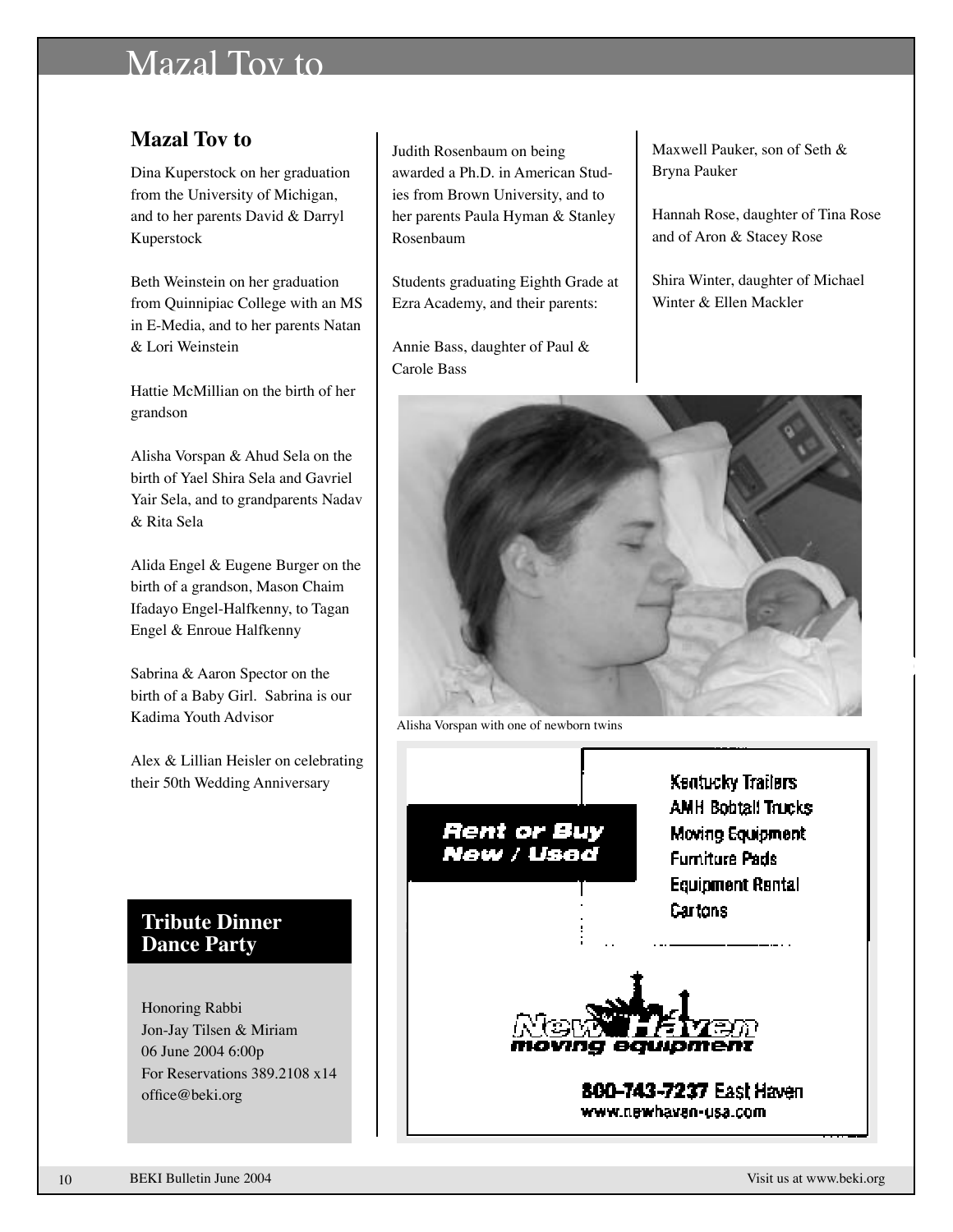# Torah for the Hungry Mind - Adult Studies

### *Shabbatot*

### Darshanim in June

Carole Bass will serve as *darshanit* on 05 June parashat *BeHaalotekha*

Yedidya Ben Avie (bar mitzva) will serve as *darshan* on 12 June *parashat Shelah Lekha*

Stephen Wizner will serve as *darshan* on 19 June *parashat Qorah*



A Special Guest will serve as *darshan* on 26 June *parashat Huqat*

If you would like to present a d'var Torah on Shabbat morning, please contact Rabbi Jon-Jay Tilsen.

### Shabbat Shalom Learners' Minyan

The "Shabbat Shalom Learners' Minyan," which meets every other Saturday morning at 10:45a in BE-KI's Rosenkrantz Family Library, is an ideal setting for veteran and novice shul-goers alike to become more comfortable and proficient in the Shaharit (morning) and Torah services in a supportive setting. Expertly led by **Steven Fraade, Rabbi Alan Lovins** and others, the Shabbat Shalom Learners' Minyan is a nurturing exploration of practice and theory presented in a participatory, non-threatening and multi-generational setting. Many members who take advantage of this unique offering feel a deeper sense of awe born of increased understanding and appreciation for the services.

The SSLM meets on the 12th and 26th of June. Everyone is welcome to participate regardless of religious status or background.

### *Sundays* NEW: Survey of Masekhet Shabbat

A six-week survey of *Masekhet Shabbat*, the tractate of Mishna dealing in part with Sabbath laws and procedures, will be hosted at the residence of Shoshana Zax and John Weiser on Yale Avenue in Westville on six Sunday nights beginning 27 June. The study period will be from 7:00p to 8:30p and will be led by Rabbi Tilsen. An excursion into Talmud may take place during one or more of the sessions. Knowledge of Hebrew is helpful but not required. *Text: Mishna Shabbat*

### *Mondays* Rashi Study Group

Each Monday morning from 7: 45a to 8:30a adults meets in the Rosenkrantz Family Library to read Rashi's commentary on the Torah. It is possible to join the study group for a single meeting or to begin at any time. Knowledge of Hebrew is not necessary. Rashi purported to explain the *peshat* of the text, i.e., the meaning in its historical, literary and linguistic context. Visitors and new participants are welcome. The Rashi Study Group meets immediately following the 7:00a *shaharit* morning service.

### NEW: Hebrew Language Level 1 for Beginners An introduction to prayerbook Hebrew for beginners will be presented on seven consecutive Monday nights in the Chapel-Library from 6:10p to 7:15p beginning 05 July with Rabbi Tilsen. The class is appropriate for students



USY Shabbaton: Having Fun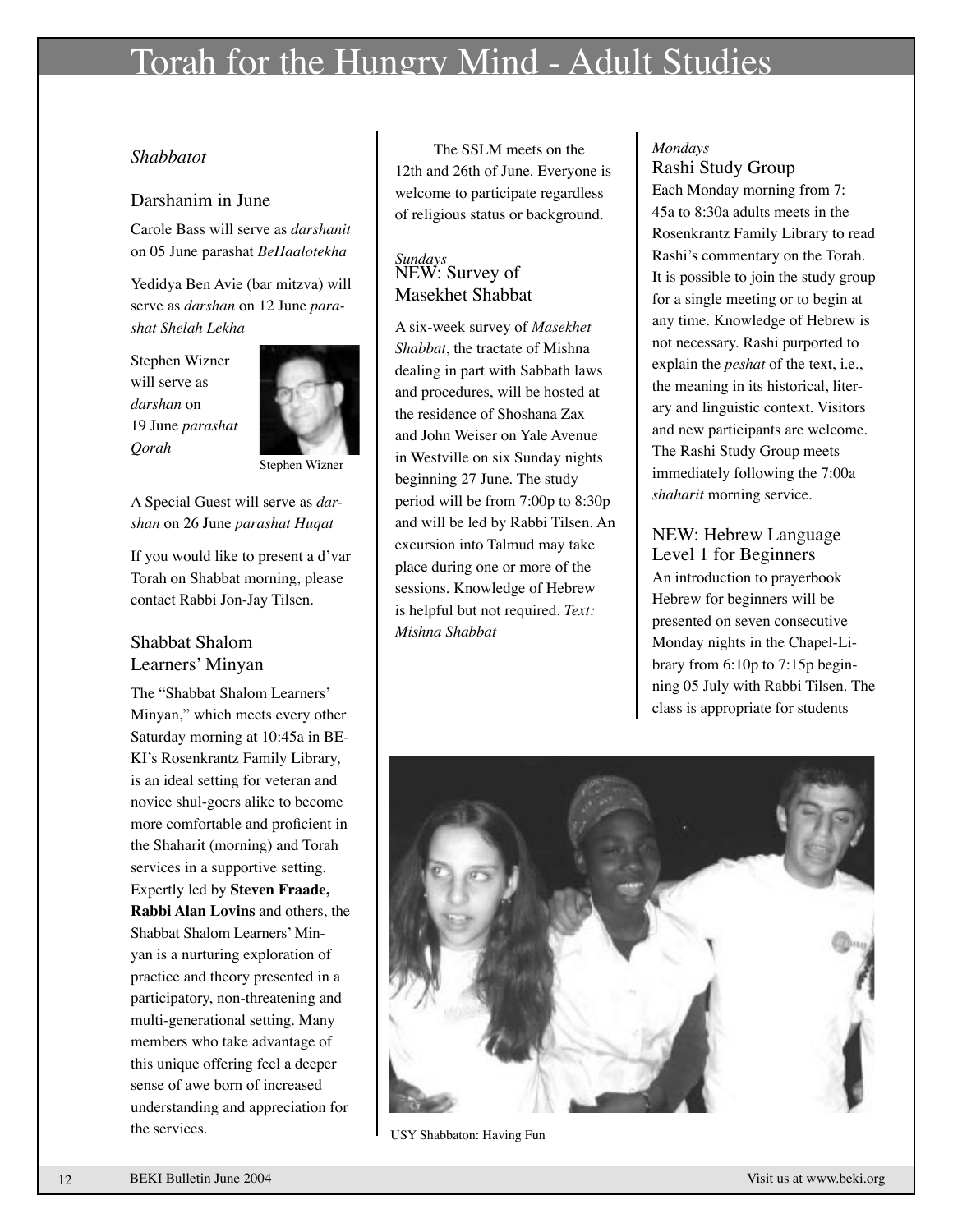# Torah for the Hungry Mind - Adult Studies



USY Shabbaton: Fellowship of Jewish Youth

who wish to learn the fundamentals of Biblical, rabbinic, prayerbook or modern Hebrew. Text: *Prayerbook Hebrew the Easy Way* is provided to registrants. Registration fee: \$40 per person (includes text).

### *Wednesdays* Berakhot Talmud Study Group

A Berakhot Talmud Study Group meets weekly on Wednesday mornings from 7:30a to 8:00a. The Study Group focuses on the original text and the issues that arise from the Mishna and Gemara, with attention to the technical aspects of the text. Knowledge of basic Hebrew is very helpful but not required. The Group is open to all.

#### Rabbis' Study Group

*Wednesdays with Murray* is a weekly study group exclusively for rabbis, facilitated by Rabbi

Murray Levine. The Wednesday study group affords local rabbis an opportunity to pursue their own *talmud torah* (Torah study) in a "safe" setting and with opportunities to learn from each other's experience and insight. For more information, call Rabbi Murray Levine at (203) 397-2513.

### *Thursdays* Sanhedrin Talmud Study Group

The "Sanhedrin Talmud Study Group" meets weekly on Thursdays during the lunch hour at a downtown New Haven professional office for Talmud study. The Group has met weekly since 1999. For some participants, this is their first direct experience with Talmud text. The Group focuses on the issues raised in the Talmud, with less attention to the technical aspects of the text. Knowledge

of Hebrew or Aramaic is helpful but not required. For information, contact Marc Schwartz at 562-9873 or mschwartzmd@hotmail.com

### AA Meeting

The *Here We Are* Group of AA meets at BEKI every Thursday night at 8:00p. The weekly Meeting has been held at BEKI since May 1997. Open to any person who can benefit from a recovery program, the meeting is held according to standard AA procedure. It is currently engaged in a 12 & 12 Study – Discussion. This is not a specifically Jewish recovery group, although a large proportion of participants are Jewish. For information on the weekly meeting call Jay at (203) 387-6019 or email Jay at sokolow@snet.net.

### Every Day

#### **Divrei Torah on the Web**

A collection of Divrei Torah (Torah commentaries) and essays by members and Rabbi Tilsen is posted on BEKI's website under "Adult Studies" and "Meet Rabbi Tilsen."

#### **Audio Library on Web**

Various blessings and prayers are recorded for educational purposes on BEKI's web site. Shabbat, Festival, and daily liturgical selections are presented. To hear the selections, go to www.beki.org/ audio.html.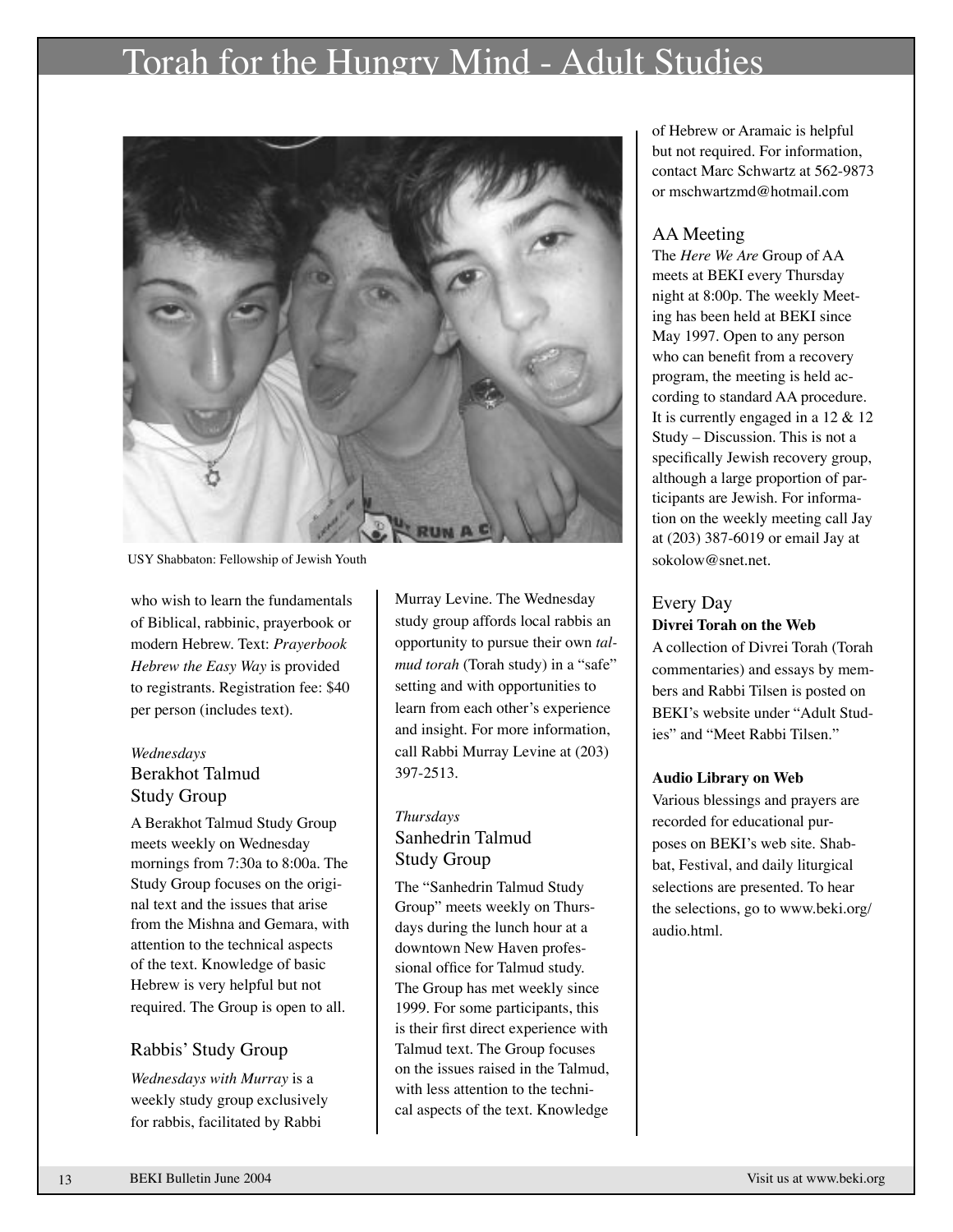# From Education Director Dr. Lauren Kempton

On 28 April I returned from an intensive program called March of the Living. This was my fourth March of the Living. This year we took 24 Juniors and Seniors from the New Haven area, including BEKI members IIana Levine and Noah Ottenstein and eight Bridgeport teens. We were joined by North Carolina and Rhode Island groups.

The March of the Living was started by two survivors, one who insisted that Jewish teens learn the Shoah, and one who insisted they learn about Israel; hence from darkness to light, a week in Poland and a week in Israel.

It was an amazing and lifealtering trip. We had three busloads of students, 105 marchers all together. There was a survivor of

the Shoah on each bus, educators, social workers, physicians and local guides and guards. As we landed in Poland I read the students a quotation: "We will accomplish a mission that the victims have assigned to us; to collect memories and tears, fragments of fire and sorrow, tales of despair and defiance and names... above all names... today we enrich our collection."



We visited and studied at the Death Camps of Auschwitz I and II, Birkenau, Majdanek, and Treblinka. On Yom Hashoah we marched 7000 strong representing 28 countries. We were a sea of blue jackets with our white Stars of David stating proudly, "We are Here!" We concluded the March with an address by Rabbi Lau and the haunting words of the memorial prayer *El Malei Rahamim* drifting over the watch towers, barracks and crematories.

 Then we flew to Israel and immediately went to the Kotel (Western Wall) where we left our prayers. I brought prayers from BEKI Religious School children and participants of Kulanu and



Lauren Kempton, Noah Ottenstein & Ilana Levine at Treblinka with March of Living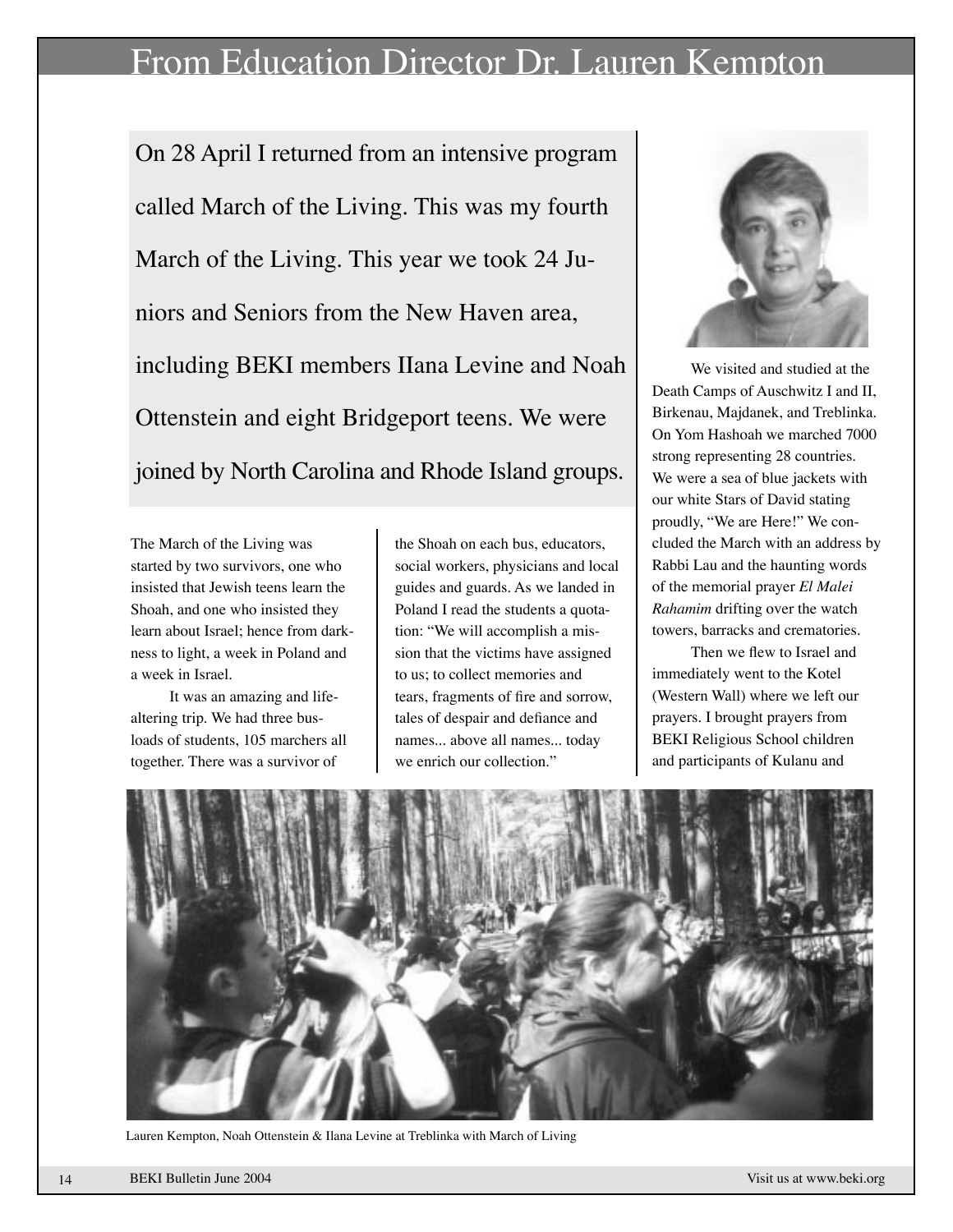$71/13$ **HKOTAA SONBULE** NEVER JAMAIS

Jewish Youth on March of Living at Treblinka

Saul's Circle. The Israeli component was particularly strong this year; we conducted a ceremony at each historic and religious site including Independence Hall, Kikar Rabin, the Kastel and Latrun. We met with Natan Sharansky and heard his Russian dissident stories and about his efforts to free Soviet Jewry. We traveled to Alfula-Gilboa, our Partnership 2000 region, for a conference with teens from Ein Harod.

A particularly moving day was our visit to Sde Boqer in the Negev. As we stood at the gravesite of Ben Gurion and felt the beauty of the desert, we realized that Ben Gurion's dream was coming true. We picked up pieces of black flint on our hike in Nahal Avdat. The stones reminded us of the stones of Treblinka; we had come full circle in our pursuit of understanding of the Shoah and the birth of Israel.

We planted trees in the MOL National Forest and wrote our own Yom HaZikaron (Israeli Memorial

Day) program which we conducted after the entire country paused for the traditional sirens at 8:00p. The group attended a Yom HaZikaron service at the cemetery in Afula and was honored to place a wreath from our communities.

At sundown on the beginning of Yom HaAtzmaut (Israel Independence Day) we celebrated the 56th birthday of Israeli Independence with the traditional boppers and silly string on a boat ride on the Kinneret. The march ended at Havat Ronit where we danced and sang under the stars for Israeli independence. We then flew home, as emissaries of the stories of the Shoah and living monuments to our beloved Israel.

**Synagogue Decorum**

It is suggested that worshipers not enter or exit the sanctuary while the congregation is standing for the Amida or during a Torah reading. When entering or exiting during the Torah service, it is best to do so between readings (i.e. between the aliyot). Your consideration for other worshipers is appreciated.

Telephone (203) 776-1243 Fax (203) 785-1247

> J. DEBORAH FERHOLT, M.D. A. JOSEPH AVNI-SINGER, M.D. Child and Adolescent Health Care, L.L.C.

Office Hours By Appointment

**303 WEDNEY AVENUE** NEW HAVEN, CONNECTICUT 06511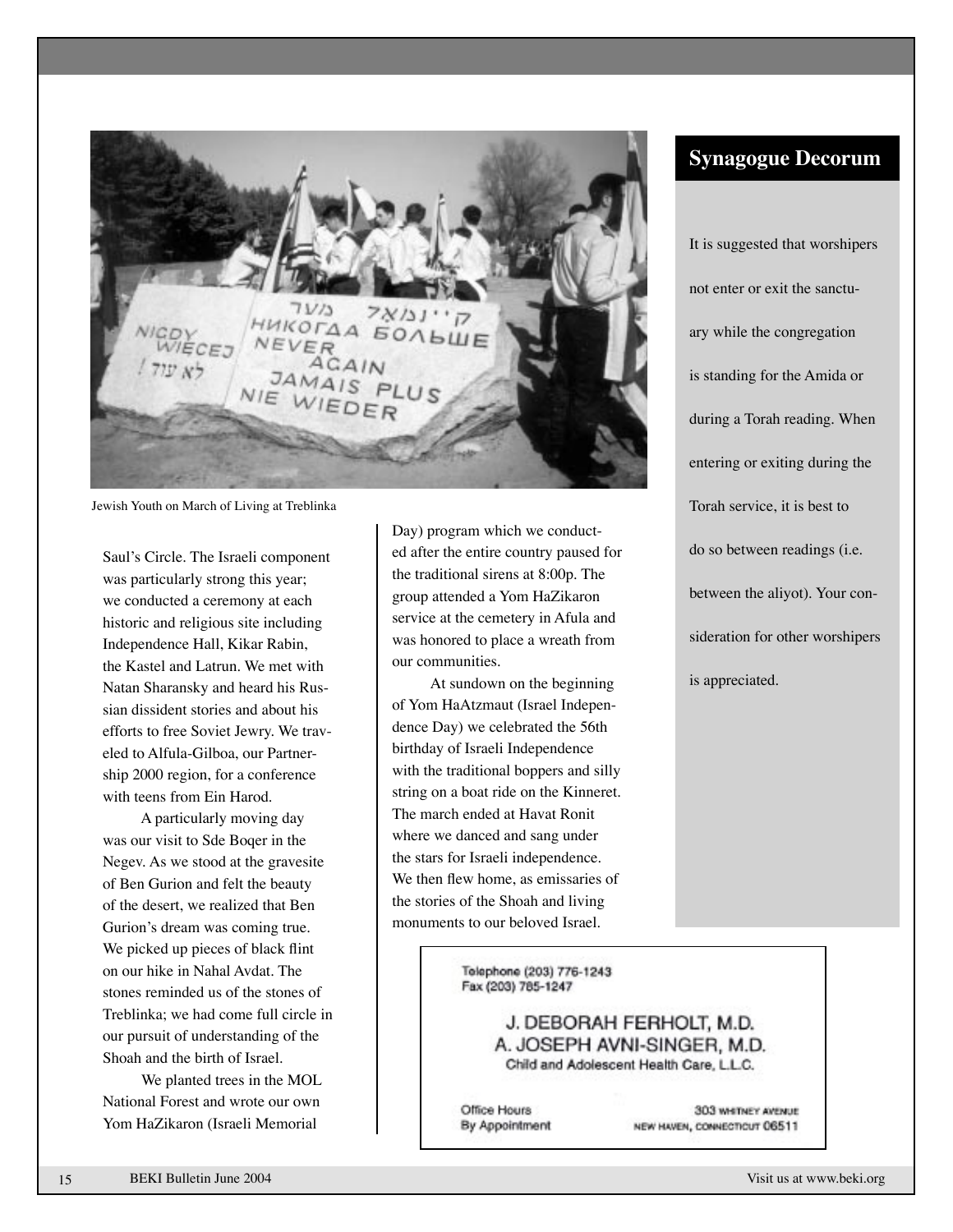# Calendar & Daily Services

| <b>Sundays</b>                                                                                                    | <b>Mondays</b>                                                                         | <b>Tuesdays</b>                          | Wednesdays                                                                                                 | <b>Thursdays</b>                                                                     | <b>Fridays</b>                                                       | <b>Saturdays</b>                                                                                                                                                |
|-------------------------------------------------------------------------------------------------------------------|----------------------------------------------------------------------------------------|------------------------------------------|------------------------------------------------------------------------------------------------------------|--------------------------------------------------------------------------------------|----------------------------------------------------------------------|-----------------------------------------------------------------------------------------------------------------------------------------------------------------|
| 9a Shaharit<br>5:45p Minha-Maariv                                                                                 | <b>7a Shaharit</b><br>5:45p Minha-Maariv                                               | <b>7a Shaharit</b><br>5:45p Minha-Maariv | <b>7a Shaharit</b><br>5:45p Minha-Maariv                                                                   | 8:15a Shaharit<br>5:45p Minha-Maariv                                                 | <b>7a Shaharit</b><br>6:00p Minha-Maariv                             | 9:15a Shaharit<br>5:45p Minha                                                                                                                                   |
|                                                                                                                   |                                                                                        | 1 12 Sivan                               | <b>2</b> 13 Sivan<br>7:30a<br><b>Talmud Berakhot</b><br><b>Study Group</b><br>8:30a<br>Rabbi's Study Group | <b>3</b> 14 Sivan<br>12:30p<br><b>Talmud Study Group</b><br>(off-site)<br>8р<br>A.A. | 4 15 Sivan<br>8:03p<br>Candle Lighting                               | $5$ 16 Sivan<br>10:45a<br>Children's Programs<br>Darshanit:<br>Carole Bass<br>Qiddush:<br>Birthday                                                              |
| 6 17 Sivan<br>6p<br>Jon-Jay Tilsen &<br>Miriam Benson 10<br><b>Year Anniversary</b><br><b>Tribute Dinner</b>      | 7 18 Sivan<br>7:45a<br>Rashi Study Group                                               | <b>8</b> 19 Sivan                        | <b>9</b><br>20 Sivan<br>7:30a<br><b>Talmud Berakhot</b><br><b>Study Group</b>                              | 10 21 Sivan<br>12:30p<br><b>Talmud Group</b><br>(off-site)<br>8p A.A.                | <b>11</b> 22 Sivan<br>8р<br>Late Service<br>8:07p<br>Candle Lighting | <b>12</b> 23 Sivan<br>Yedidya Ben-Avie<br><b>Bar Mitzva</b><br>10:45a Children's<br>Programs<br>10:45am<br>Learner's Minyan<br>Qiddush:<br>van Creveld/Ben-Avie |
| <b>13</b> 24 Sivan                                                                                                | 14, 25 Sivan<br>7:45a<br>Rashi Study Group<br>7:30p<br><b>Executive Board Meets</b>    | 15 26 Sivan                              | <b>16</b> 27 Sivan<br>7:30a<br><b>Talmud Berakhot</b><br><b>Study Group</b>                                | 17 28 Sivan<br>12:30p<br><b>Talmud Study</b><br>Group (off-site)<br>8р<br>A.A.       | <b>18</b> 29 Sivan<br>8:09p<br>Candle Lighting                       | <b>19</b> 30 Sivan<br><b>ROSH HODESH I</b><br>Darshan:<br>Stephen Wizner<br>10:45a<br>Children's Programs                                                       |
| 20<br>1 Tammuz<br><b>ROSH HODESH II</b>                                                                           | 21 2 Tammuz<br>7:45a<br>Rashi Study Group<br>7:30p<br><b>General Board Meets</b>       | 22 3 Tammuz                              | 23 4 Tammuz                                                                                                | 24 5 Tammuz<br>12:30p<br><b>Talmud Study Group</b><br>(off-site)<br>8p A.A.          | 25 6 Tammuz<br>8:11p<br>Candle Lighting                              | 26 7 Tammuz<br>10:45a<br>Children's Programs<br>10:45<br>Learner's Minyan<br>Qiddush:<br><b>Tina Rose</b>                                                       |
| 27 8 Tammuz<br>9:30a<br>Annual Meeting/<br>Brunch<br>7p<br><b>Masekhet Shabbat</b><br>Study at Zax/Weiser<br>home | 28 9 Tammuz<br>7:45a<br>Rashi Study Group<br>7:30p<br><b>Ritual Committee</b><br>Meets | <b>29</b> 10 Tammuz                      | <b>30 11 Tammuz</b>                                                                                        |                                                                                      |                                                                      |                                                                                                                                                                 |